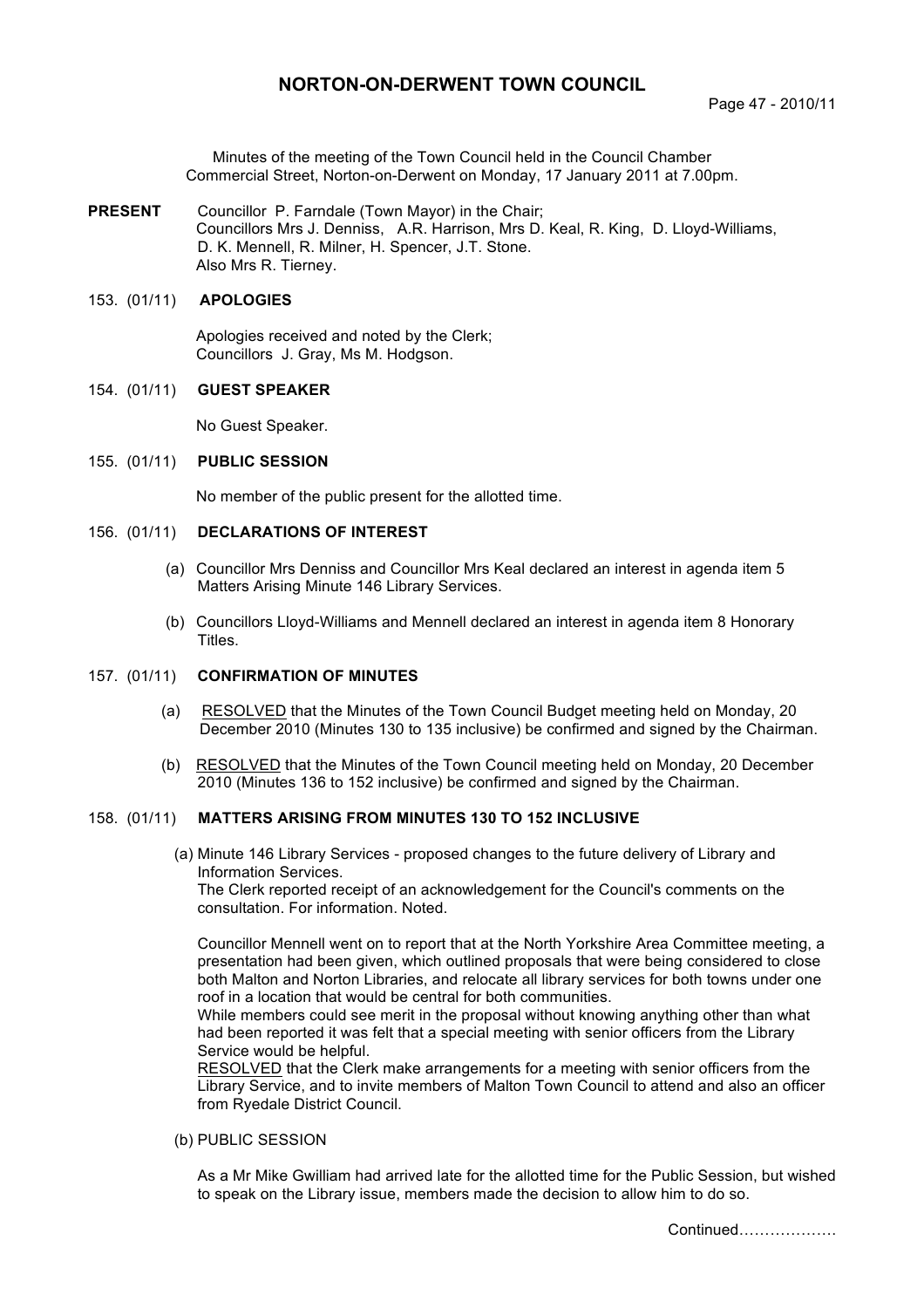### 158. (01/11) **MATTERS ARISING FROM MINUTES 130 TO 152 INCLUSIVE** (continued)

(b) PUBLIC SESSION

Mr Gwilliam stated that having heard of the new proposal to relocate all Library Services to a new location, he was encouraged, but felt that the speed with which the decisions would be taken was quite worrying. As a library user he did not want to see any services being cut. He welcomed the proposal to hold a special meeting with officers from the Library Service and would be interested to hear their views.

The Mayor thanked Mr Gwilliam for his comments.

# 159. (01/11) **FINANCIAL MATTERS**

(a) Accounts paid and for payment

The Clerk reported that accounts nos. 156 to 165 inclusive, amounting to £6619.91, had been paid since the last meeting of the Council. RESOLVED that accounts nos. 166 to168 inclusive, amounting to £163.85 be paid. Cheques were drawn and signed accordingly.

- (b) Financial report The Clerk's financial report for the period 01.12.10 to 31.12.10 was received.
- (c) Budgetary monitoring The Clerk's report for the period ending 31 December 2010 was received.

### 160. (01/11) **PLANNING MATTERS**

- (a) Planning applications referred to the Town Council by Ryedale District Council, for comment and/or recommendation were dealt with as follows: -
- 10/01371/FUL Formation of 100m long x 3.5m wide fenced permanent concrete access track to water pumping station. Priorpot Pumping Station, Scarborough road, Norton. For Yorkshire Water Services. RESOLVED Recommend Approval.
- 10/01383/FUL Erection of a four-bedroom dwelling with attached double garage. Land Rear of 64 and 66 Welham Road, Norton. For Mrs W. Hoggard. RESOLVED Recommend Approval.
- 10/01423/ADV Display of advertising hoarding board to front elevation. Lidl Foodstore 4A Welham Road, Norton, Malton. For Lidl UK Gmbh (Mr C Blyth). RESOLVED Recommend Approval.
	- (b) Planning decisions notified by Ryedale District Council:

Approved 10/01284/CON Demolition of existing sheds and buildings. 27 Wood Street, Norton.

10/01290/HOUSE Erection part two storey / part single storey extension to rear and first floor extension to side above utility room. 13 Parliament Avenue, Norton.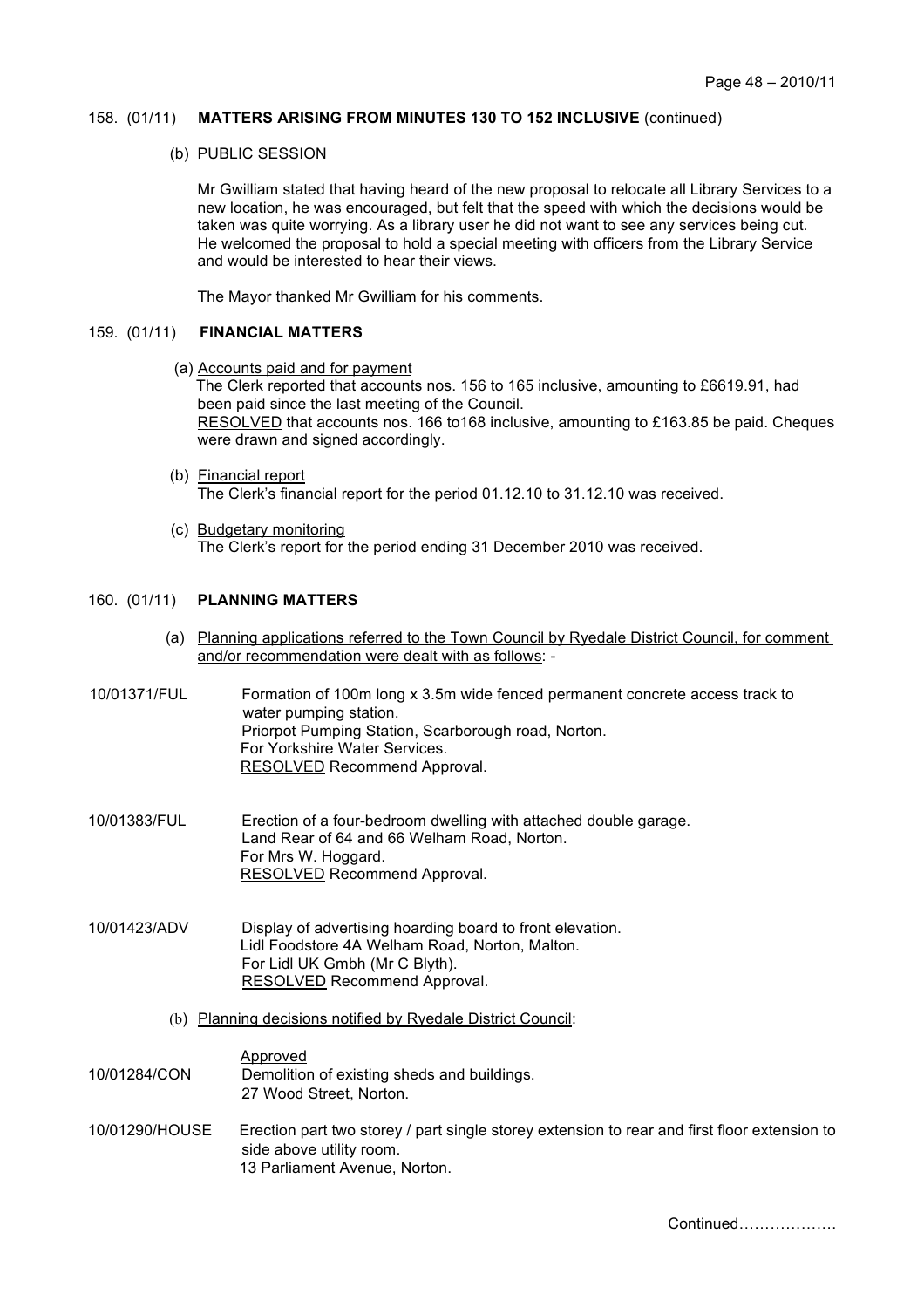# 161. (01/11) **HONORARY TITLES**

By virtue of The Local Government Act 1972, section 249(5) and (6) as amended.

Councillors Lloyd-Williams and Mennell had both declared an interest in the following item and took no part in the debate or resolution made.

Members received a report outlining various ideas as to the type of tribute they would consider appropriate, along with estimates as to cost.

RESOLVED that the Clerk obtain firm quotations for the tooling of a die showing the town's crest, and for metal pendants from the said die.

## 162. (01/11) **CORRESPONDENCE**

 (a) Ryedale Safer Neighbourhood Team - Monthly Crime Statistics for December 1010, for Malton and Norton. For information. Noted

- (b) North Yorkshire County Council Letter updating members on the progress of the North Yorkshire and York Waste PFI. For information. Noted.
- (c) Royal British Legion "Great Poppy Party Weekend", letter asking members to consider organising a Poppy Party. Brochure with background information available in the office. Councillor Mrs Keal to look into the possibility of holding a party at Castle Gardens during part of the stated weekend. Noted.

### 163. (01/11) **CLERK'S REPORT**

- (a) Town Council's Winter maintenance issues The Clerk reported that due to the severe weather during December there had been burst pipes at various locations.
- Cemetery pipes inside the Caretaker's compound had frozen and burst, these had been repaired.
- Allotments two number pipes to allotment taps had burst, the water was turned off and would be repaired as soon as possible.
- Chamber main supply pipe had frozen and burst, leaving the Chamber without water for over a week on two separate occasions. While this was not the Town Councils responsibility but that of the Landlord Yorkshire Housing, the difficulties encountered in trying to get the repairs carried out had caused great inconvenience to the Clerk.

Members agreed that a letter be sent to the Landlord explaining the difficulties and expressing disappointment at the length of time taken to make repairs.

- (b) Use of the Chamber for the year 2011 The Clerk reported on three organisations that had requested the use of the Chamber for meetings during 2011;
- The Older Peoples Forum This group normally held their meetings on the first Friday of the month, in the morning.
- Dickens Society They had requested that they be allowed to use the Chamber once a month on a Tuesday evening for the months of February, March and April.
- Malton, Norton and District Road Safety Committee They had requested the use of the Chamber for meetings to be held once a quarter on a Wednesday evening in January, April, July, and October. RESOLVED that The Older Peoples Forum, The Dickens Society and The Malton, Norton and District Road Safety Committee all be permitted the use of the Council Chamber for their meetings during 2011.
	- (c) The Big Tidy Up My Malton, My Norton Tidy Up Group The Clerk had distributed a leaflet produced by the Tidy Up Group encouraging volunteers to come forward and 'Adopt a Street Scheme'. Which was hoped would improve the appearance of the town in general and encourage community spirit. Noted.

 Continued………………. Page 50 – 2010/11